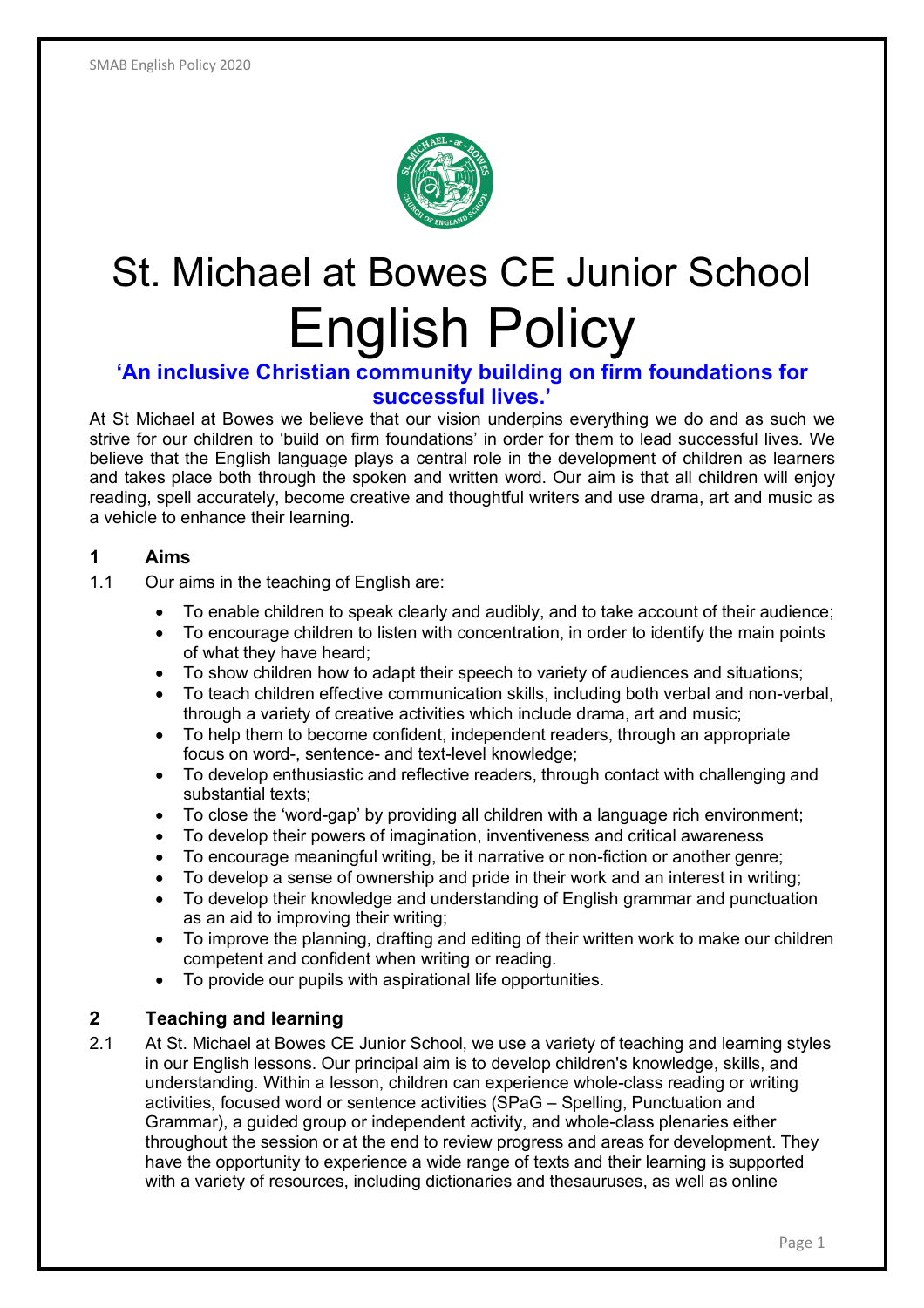resources. There is a heavy emphasis on talk for writing using Pie Corbett strategies to prepare the children for writing through the development of language and exploration of grammatical structures. Children use computing in English lessons where it enhances their learning, as in drafting their work, creating books, filming and using multimedia to study how words and images are combined to convey meaning. Wherever possible, we plan opportunities and encourage children to use and apply their learning in other areas of the curriculum and at home.

2.2 In all classes, children have a wide range of abilities and we seek to provide suitable learning opportunities to challenge every child allowing them to flourish in their own way. We achieve this through a range of strategies. In some lessons, through differentiated group work, while in others, we ask children to work from the same starting point before moving on to develop their own ideas independently or with help. Both class teachers and teaching assistants support a variety of children, which enables learning to be developed in a one-to-one setting or in a group. (ref: Teaching and Learning Policy)

## **3 English curriculum planning**

- 3.1 We use the 2014 National Curriculum statements as the basis for implementing the statutory requirements of the programme of study for English.
- 3.2 We carry out the curriculum planning in English in two phases (long-term and short-term). Our long-term plans outline the genres and SPaG skills to be taught each term in each year group. This ensures good curriculum coverage and progression of skills in each year group. It also outlines links between literacy and topic areas. Our short-term plans have two parts. The first part – the overview – outlines the success criteria for the chosen genre and identifies the year group specific statements to be explicitly taught within a two/threeweek cycle. The planning identifies those previously taught skills to be reinforced and developed further. These plans ensure an appropriate balance and distribution of work across the unit. The subject leader is responsible for monitoring and reviewing these overviews.
- 3.3 Each year group complete a weekly (short-term) plan for the teaching of English. This details the specific learning objectives and expected outcomes for each lesson, giving details of how the lessons are to be taught. Details of how work is scaffolded for all pupils is discussed at this point. The class teacher keeps these individual plans, and class teachers and the subject leader often discuss them on an informal basis or formal basis when required.
- 3.4 We plan the activities in English so that they build on the children's prior learning. While we give children of all abilities the opportunity to develop their skills, knowledge and understanding, we also plan progression into our scheme of work, so that there is an increasing challenge for the children as they move up through the school.

## **4 English across the curriculum**

4.1 The children develop and apply their skills across the full range of subjects taught in the school. We teach a wide range of topics including the Stone Age and Romans, to London during the Great War and where possible, we link themes and activities in these subjects. This helps to ensure that children are practising subject specific skills and using them for a purpose. All pupils are encouraged to learn through reading, writing and importantly discussion, which is something that takes place in every curricular subject, resulting in children that are well rounded and able to voice their opinions. The understanding of key vocabulary no matter the subject is vital in order to ensure of a language rich environment.

## **5 Assessment for learning**

5.1 Teachers assess children's work in English in three phases. The short-term assessments that teachers make as part of every lesson helps them to adjust their daily plans. They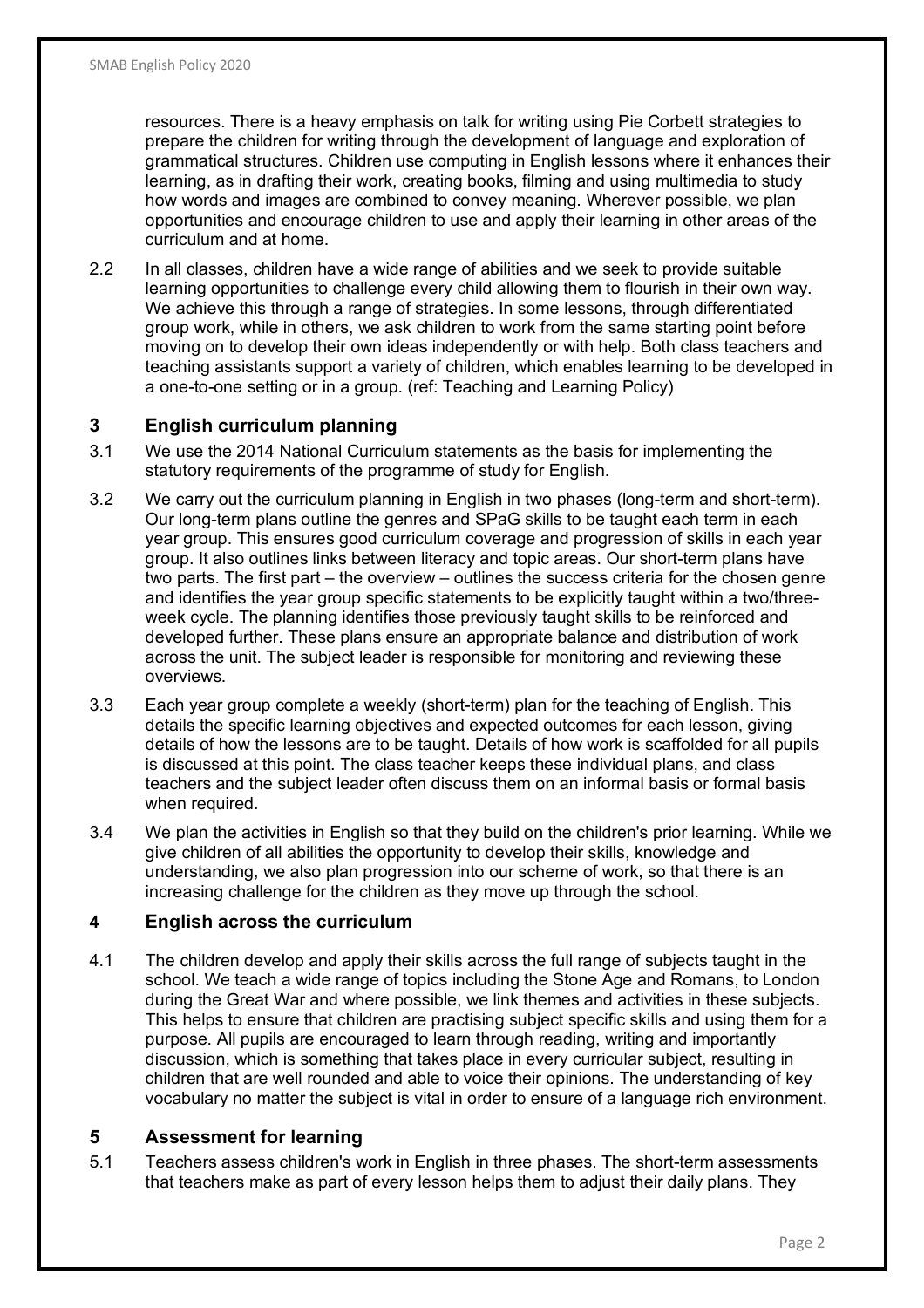match these lesson by lesson assessments closely to the teaching objectives. Verbal or written feedback is given to help guide children's progress. All children are encouraged to assess their own work against the agreed success criteria and to make judgements about how they can improve. (ref: Marking and Feedback policy)

- 5.2 Towards the latter stages of a two/three-week cycle, the class teacher will give verbal or written feedback about how their 'final piece of writing' can be improved. This is used to measure progress against key objectives, and to help teachers plan for the next unit of work. Previous cycles of English that are covering the same genre, are regularly compared to see how much progress is being made by pupils. All children have "I can" targets for their current year group. These are shared with the class and help our children to generate their own personal target.
- 5.3 Teachers make summative assessments at three stages during the academic year, using SATs, moderation of writing (both internal and external) and optional tests as quality assurance for their own judgements. These are used by the subject coordinator and senior leadership team to assess progress against both school and national targets. With the help of these long-term assessments, targets are set for the upcoming school year, and to summarise the progress of each child before discussing it with the child's parents or carers. The next teacher then uses these long-term assessments as the planning basis for the new school year.
- 5.5 The English team and leader has a number of samples of children's work in a portfolio from every year group for Autumn, Spring and Summer term. These are used to moderate teacher judgements and provide a bank of evidence of the attainment in writing across the school. Regular phase and cross-phase meetings are used for the moderation of judgements as a team and it is expected that in addition to this, year groups moderate writing regularly during their team meetings.
- 5.6 The English team and leader take an active role in disseminating good practice, monitoring and evaluating current practice and the impact of any new initiatives, and making recommendations for staff development. These are shared, where possible, in staff meetings and through individual or whole school feedback after book moderations and learning walks.

## **6 Resources**

6.1 There are a range of resources used to support the teaching of English across the school. All classrooms have dictionaries, thesauruses and other year group specific textbooks. All classrooms have a selection of fiction and non-fiction texts, levelled according to the Accelerated Reader system. Access to the internet is also available in all classrooms through iPads and MacBooks. The library contains a range of books to support children's individual research and the Schools Library Service provides additional books to support topic-based learning and research.

## **7 Handwriting**

7.1 All year groups teach handwriting at least twice a week for 10-15 minutes using the LetterJoin Handwriting scheme as a guide for letter formation and joining letters. Pencil is used initially in Years 3, 4 and 5, although children who are ready and have well developed skills can earn a 'pen licence' at any time. Pens are introduced formally to all remaining children in Year 6 to support children in developing a fluent, neat and legible style of writing.

## **8 Spelling and Phonics**

8.1 Year 3 have daily phonics lessons for 15 minutes (Read, Write, Ink) for those who need further support in securing their understanding before beginning whole class spelling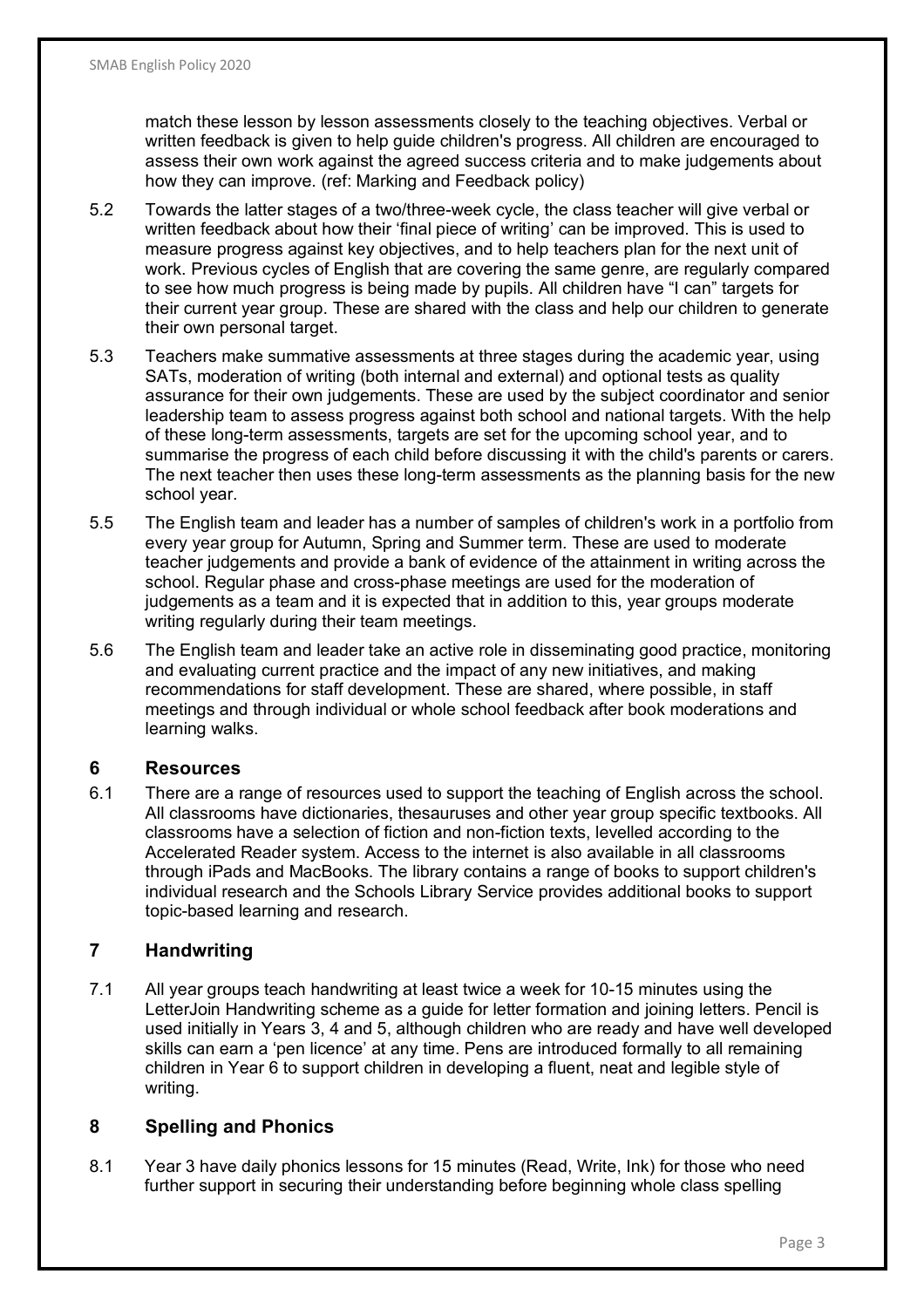lessons. When the children begin in Year 3, children are assessed initially and then are assessed regularly to check on progress. The children who do not need this support focus on practising their spelling patterns using their phonetical knowledge during these sessions.

8.2 Children in Years 4, 5 and 6 are taught spelling using the National Curriculum word lists and patterns. They are tested regularly to ensure understanding and are expected to learn individual words they record in their spelling journals. Children across the whole school who are assessed as needing intervention in phonics are withdrawn for a daily phonics session for 15 minutes in a small group generated from baseline assessments.

## **9 Reading**

#### 9.1 Guided Reading:

This takes place every day and outside of the main English lesson for 20 minutes, giving the children the opportunity to read and discuss a range of texts with their adults. Each session is planned for and the children's attainment is assessed on an ongoing basis using the reading domains. In all year groups, Guided Reading is taught as a whole class session with Year 3 and 4 focusing on 'scaffolded questioning' whilst Year 5 and 6 use 'MIDAS' reading skills to support lessons.

#### 9.2 Individual Reading:

Across the school, children are regularly listened to reading aloud – every three weeks, Guided Reading sessions are solely for reading their Accelerated Reading book and take comprehension tests on this book. This gives adults a chance to listen to children reading their chosen book. Those who are struggling with reading are focused upon and may have a one-to-one reading intervention or a Reading Buddy from Year 5 or 6.

## 9.3 Home Reading:

Children throughout the school are encouraged to read at home to themselves or an adult, discussing what they have read and to read for research purposes linked to their topic area.

Each year group has a selection of home reading books that they can choose from and they also take home their Accelerated Reading book. Pupils are able to choose a book from our Book Hut which can be kept or swapped when they have finished reading it. All children also regularly change their school library book and stocks are regularly updated.

## **10 Reading Enrichment**

- 10.1 We firmly believe that children who read widely and for pleasure will become the best and most creative writers. To that end, we provide many and varied opportunities for the children to read and experience books and stories:
	- Book Club takes place during one lunchtime per week, allowing children to read with the English Subject Leaders. Any child may attend to sit and enjoy a book one their own, with a friend or with an adult;
	- We have regular visits from authors and displays around the school show all members of staff enjoying reading;
	- Our class and school library is used regularly by all classes so they can learn how to choose appropriate books and how to care for them;
	- 'Mystery books' are shared around the school with the receiver of the book sworn to secrecy about what the book is.
	- Every class has a class book and they read this either daily for 15 minutes or for one 45-minute slot over two weeks. Teachers read to their class or small groups, children read in pairs, groups or individually and support staff read with pairs or groups. This time is called 'The Big Read';